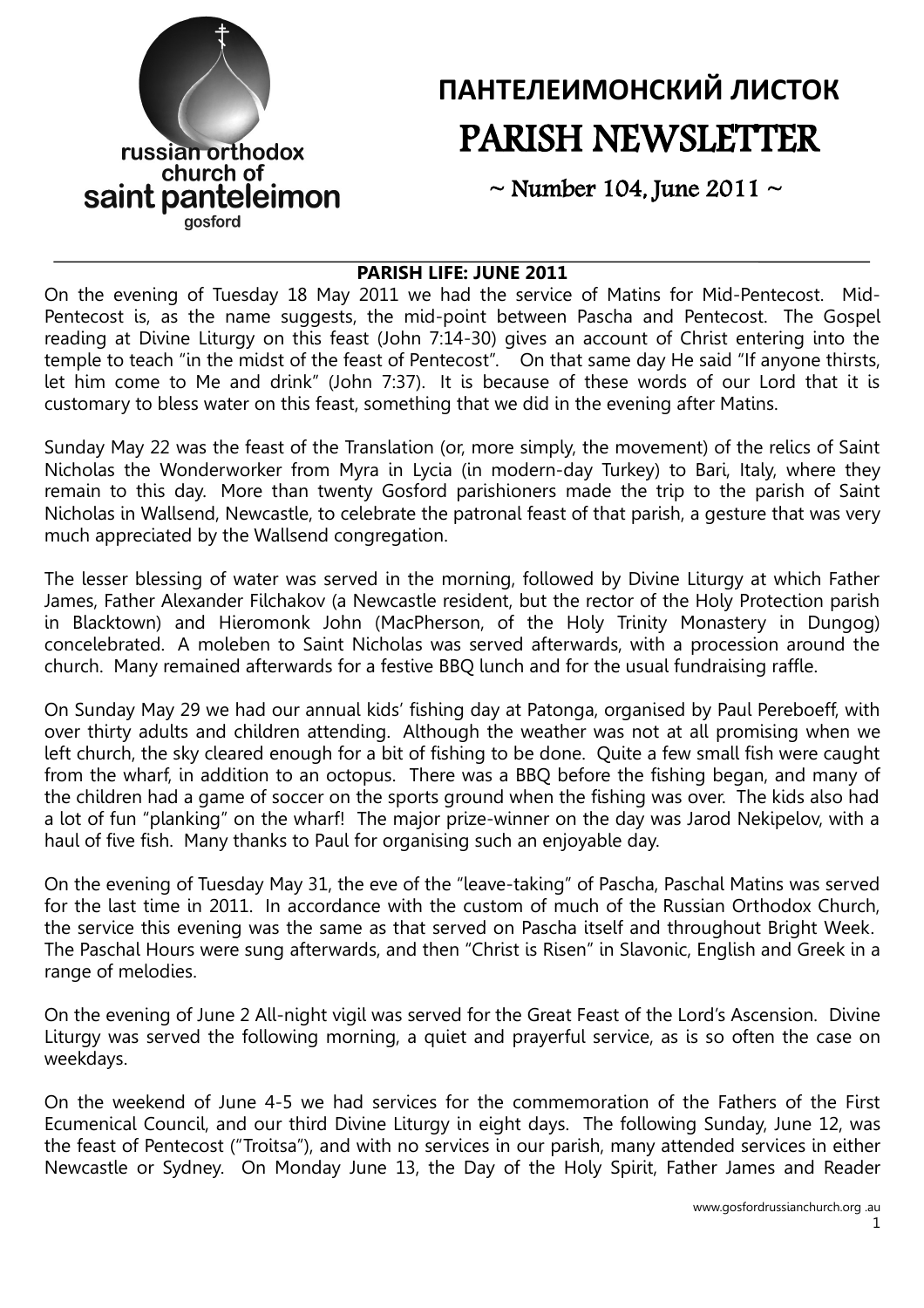Christopher Dowling travelled to Dungog, northwest of Newcastle, to be with Hieromonk John (MacPherson) for the patronal feast of the Holy Trinity Monastery. In addition to Fathers John and James and Reader Christopher, Priest Alexander Korjenewski (Carlton), Deacon Constantine Moshegov (Croydon), and Subdeacon Mark Shigelski (Croydon) were there, together with Father Alexander's family and some other pilgrims.

Parish Council was due to meet on the evening of Tuesday June 14, but did not do so because of heavy rainfall and dangerous driving conditions that day. The main items on the agenda were police and Working with Children Checks for clergy and parish officials; the business case for an investment property purchase; preparations for our feast-day in August; and the forthcoming parish winter camp. The meeting will now be held later this month.

#### **PARISH LIFE: WINTER CAMP - JULY 1-3**

Our annual winter camp will begin on the evening of Friday July 1, and finish on the afternoon of Sunday July 3. As in previous years, the camp will give our parishioners and friends a wonderful opportunity to spend time together, developing friendships and participating in the services. This camp is not only for children and families, but for all parishioners and friends, young and old. Accommodation at Crosslands is in comfortable rooms sleeping 8 people in bunk beds. Each room has a private bathroom and heating.

On Saturday there will be plenty of time to relax and enjoy the beautiful surrounds at Crosslands. In the evening we will have the short service of Vespers (Вечерня) before an early evening meal and a campfire. On Sunday morning we will have Divine Liturgy followed by brunch and a play based on the life of Saint John of Shanghai and San Francisco. **There will be no services at West Gosford on the weekend of the camp.**

It is important that we have a reasonable idea as soon as possible regarding attendance numbers. Please consider joining us! Cost for children 0-4 years is free, children aged 5-12: \$50.00, 13-adult: \$90.00. For further information please contact Matushka Marie on 0400-400292 or emailmatushka.marie@gosfordrussianchurch.org.au.

#### **PARISH LIFE: BOOKSTORE UPDATE**

Our bookstore now has a number of some new titles from Russia. These include prayer books for adults and children, Lives of the Saints, books explaining the Divine Liturgy, and books on the feasts of Nativity and Theophany. Also available are 10 silver medallions of the Kursk Icon of the Mother of God, imported from Kiev, ) for sale for \$60 each. A poster on the medallions can be viewed at church.

Our bookstore is now being looked after by Anna Kourbatova. If you have any questions about or suggestions for the bookstore, you can see Anna at church or contact her by email at [bookstore@gosfordrussianchurch.org.au.](mailto:bookstore@gosfordrussianchurch.org.au)

## **CHURCH LIFE: CHURCH MUSIC CONFERENCE**

A liturgical music conference: 'Serbian Chant in the Russian Church' will be held in Melbourne from July 14-17. The cost for the conference is \$150 and includes evening and lunch meals, together with entry to an end of conference concert sung by Melbourne Cappella and St Nicholas Chorale. Further information is available at:<http://www.rocor.org.au/?p=3084>

## **CHURCH LIFE: COUNCIL OF BISHOPS**

The Council of Bishops is convoked annually, if possible, in accordance with Church canons, and is the highest law making, administrative, judicial and controlling body in the Russian Orthodox Church Abroad. Matters that come within the authority of the Council of Bishops includes the publication of epistles, the election of the First Hierarch, and questions of a general ecclesiastical nature.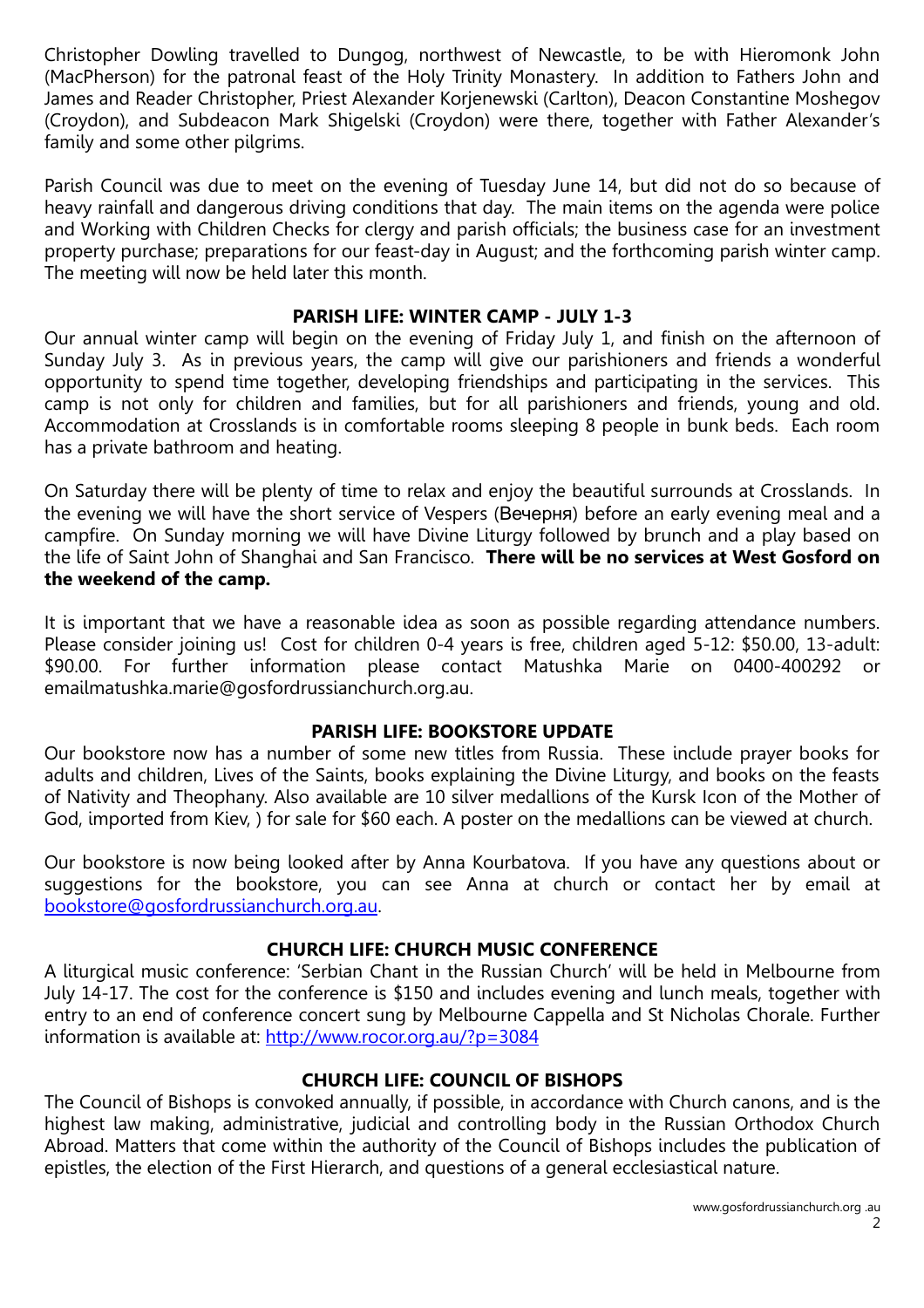## **2011 Epistle of the Council of Bishops of the Russian Church Abroad**

We, the Hierarchs of the Russian Orthodox Church Outside of Russia, having gathered for a regular session of the Council of Bishops at the Synodal Residence in the God-preserved city of New York, under the presence of our Protectress, the Kursk-Root Icon of the Mother of God, address our beloved flock with the Paschal greeting: "Christ is Risen!" Today, beloved brothers and sisters, the Bright Holiday of Holidays continues both in Heaven and on earth. We repeat once again those wondrous, triumphant words from the Paschal service: "This is the day which the Lord hath made: let us be glad and rejoice therein."

Since the time of the last Council of Bishops, and specifically last fall, a significant anniversary not only for the diaspora of the Church but in the pages of Russian Church history took place: the 90th anniversary of the canonical establishment of the Russian Orthodox Church Outside of Russia. On November 6/19, 1920, within view of "Tsargrad," Constantinople, over a hundred twenty-five vessels stood at anchor, containing a great mass of 150,000 Russian refugees from Crimea, and on the ship Grand Duke Alexander Mikhailovich the first meeting of the Supreme Ecclesiastical Administration in the South of Russia outside of the borders of the Fatherland was held, which laid down the foundation for our Church Abroad.

This meeting was presided over by our Abba, Metropolitan Anthony (Khrapovitsky) of blessed memory. This year marks the 75th anniversary of his righteous death: the founder of the Russian Church Abroad departed to the Lord on July 28/August 10, 1936, a day the Church commemorates the appearance of the Smolensk Icon of the Mother of God, called the "Hodigitria." If the Lord gave His Holiness Patriarch Tikhon the Confessor the task of resisting all the efforts of the forces of the Antichrist, "to hold the Russian Church firmly with the Cross," as St John of Shanghai was later to say, "upon the surface of Russian life," then Metropolitan Anthony had a different challenge: he was entrusted with preserving the Russian Church in the diaspora, which was the essence of the service of the Russian Orthodox Church Outside of Russia.

This service, the mission of the Church Abroad to spiritually nourish the Russian Orthodox people outside of their Fatherland and to preserve the traditions of the Russian Church, continues today. At the same time, by Divine providence, not only is our flock not diminishing, but it is actually increasing: over the last two decades, overwhelming majority of our parishioners today are actually those who for one reason or another found themselves outside of the borders of Historic Russia. This circumstance illustrates that the service of the Church Abroad has by no means been completed. At the same time, the dissemination of the light of Orthodoxy among the peoples of all the lands where our Church exists continues as an inseparable part of our mission.

Still, the churchification of Russian people, as well as the preservation of the Russian ecclesiastical tradition is a task of obedience for all of us in the diaspora, and within the ministry of the Church in the Fatherland. The rebirth of Rus' as the Abode of the Most-Holy Mother of God and the spreading of the Orthodox Faith among the people, we know to be important not only for the future of our Russia, but of the whole world, within whose fate the Lord has granted Russian civilization a special standing.

Over the last few years, we have become witness to fatal floods, terrible earthquakes and hurricanes, which can instantly cause the mass destruction of human achievements. We observe with sorrow the death of many people at the hands of their brothers, the wicked destruction of the traditional family, the centuries-old cultural ways which are dying literally before our eyes. This instability and infirmity of everything which seems to us so fundamental reminds us that, as the Russians say, we all walk under God, and no one living on earth knows when the Lord will summon us, but all this is the fulfillment of the words of the Saviour about the signs of the times.